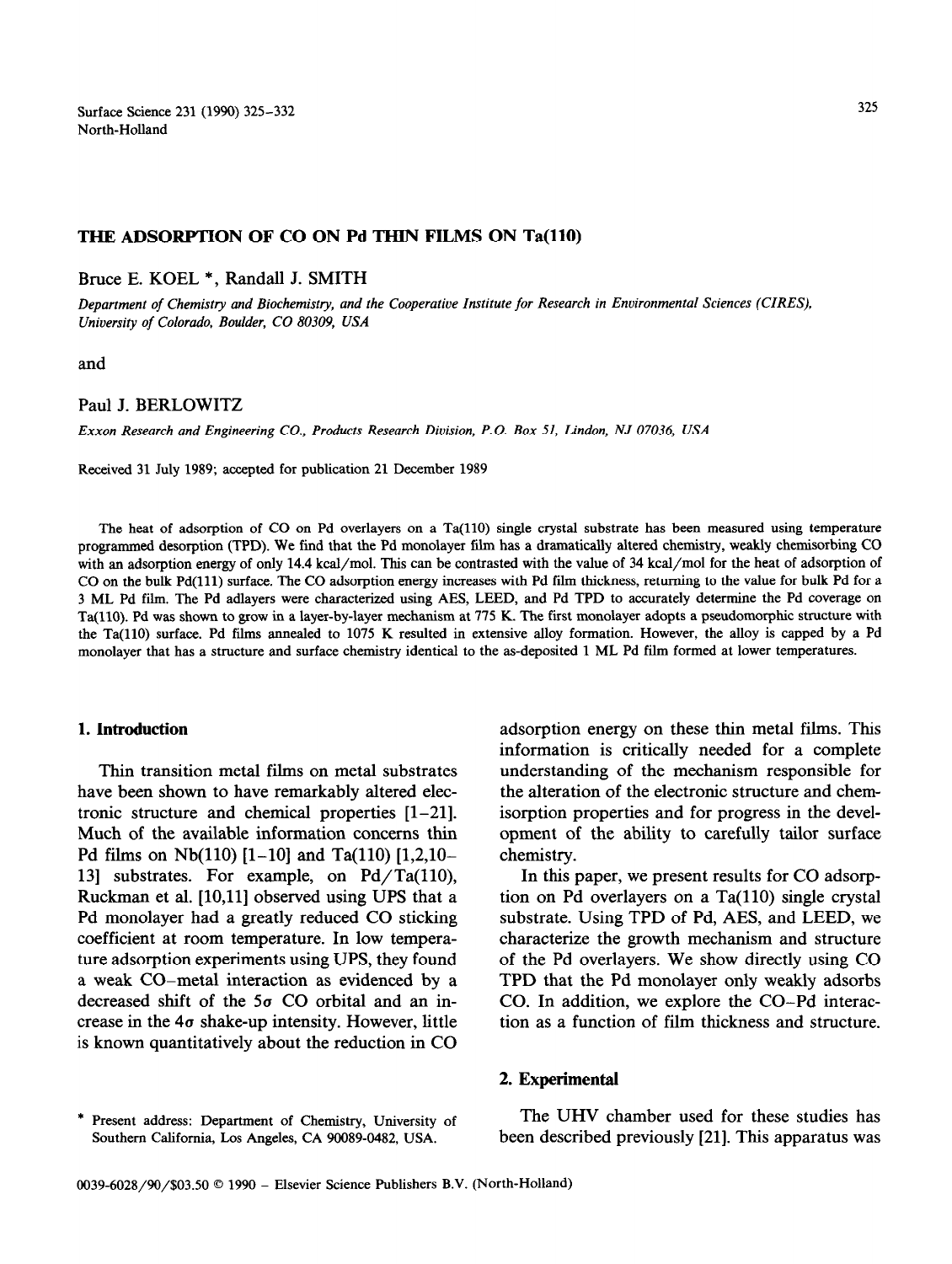equipped with AES, LEED, and TPD instrumentation. AES data was obtained using a 3 kV incident beam and 6 V modulation of the double-pass CMA.

The Ta crystal was cleaned by successive annealing cycles at 2300-2500 K, followed by AES. After about 2.5 hours, the  $O(505)/Ta(210)$  AES ratio reached a steady value of 0.05, corresponding to approximately 0.025 ML oxygen atoms. Following this extensive initial cleanup, clean  $Ta(110)$  surfaces could be regenerated by one minute anneals to 2300 K. All experiments were performed with an 0(505)/Ta(210) AES ratio below 0.07.

Pd was deposited on the  $Ta(110)$  crystal by a Pd evaporator made by wrapping 0.005" Pd wire around a 0.012" W wire. Heating the W wire with 5-6 A resulted in a Pd deposition rate of about 1 ML in 1.5 minutes. Thick Pd films were deposited using a faster Pd evaporation rate, so that all Pd films were prepared in less than 5 min.

Research purity  $H<sub>2</sub>$  (99.999%) and CO (99.99%) were supplied by Matheson and used without further purification. Gas dosing was carried out using a stainless steel needle with a local pressure enhancement of about  $25:1$ , and the reported gas exposures have been corrected for this flux enhancement. Gas dosing was always carried out at loo-120 K. Pd dosing for growing the evaporated Pd films was also carried out at 120 K, but all films were flash annealed to 775 K prior to analysis or chemisorption experiments.

TPD of gases or Pd was always carried out at  $10 K/s$ .

## 3. **Results**

#### 3.1. *Growth and structure of Pd films on Ta(ll0)*

The Ta(110) crystal was mounted on the sam-<br>AES spectra of the clean Ta(110) surface and ple holder using two 0.020" Ta wires spot-welded those of evaporated Pd films of two thicknesses across the back of the crystal to two 0.165' nickel are shown in fig. 1. The spectra of clean Ta(ll0) posts. This allowed resistive heating of the sample and the thick Pd film agree well with previously for TPD to 1800 K using about 60 A. An electron reported spectra for Ta [22] and Pd. In these film beam heater which could deliver 280 W (700 V, growth studies, it is critical to exclude adsorbed 400 mA) to the crystal was constructed for high oxygen that can alter the film growth mechanism temperature annealing and cleaning of the crystal. and structure. It is clear from fig. 1 that the Ta The temperature of the crystal was monitored by a substrate can be prepared free of adsorbed oxygen W/5%Re-W/26%Re thermocouple spot-welded and that Pd films can be deposited without coadonto the edge of the crystal. The sample holder sorbed oxygen. Comparison of the Pd AES ratios was liquid nitrogen cooled and could reach tem-<br>also indicates that the Pd films are formed without peratures of 100 K. codeposited carbon. At submonolayer coverages



Fig. 1. AES spectra of Pd adlayers deposited on the Ta(110) **crystal surface at 120 K, after annealing to 775 K. Bottom curve is for clean Ta(ll0) prior to Pd deposition; middle curve is for 1 ML Pd on Ta(ll0): top curve is for 43 ML Pd on Ta(ll0).**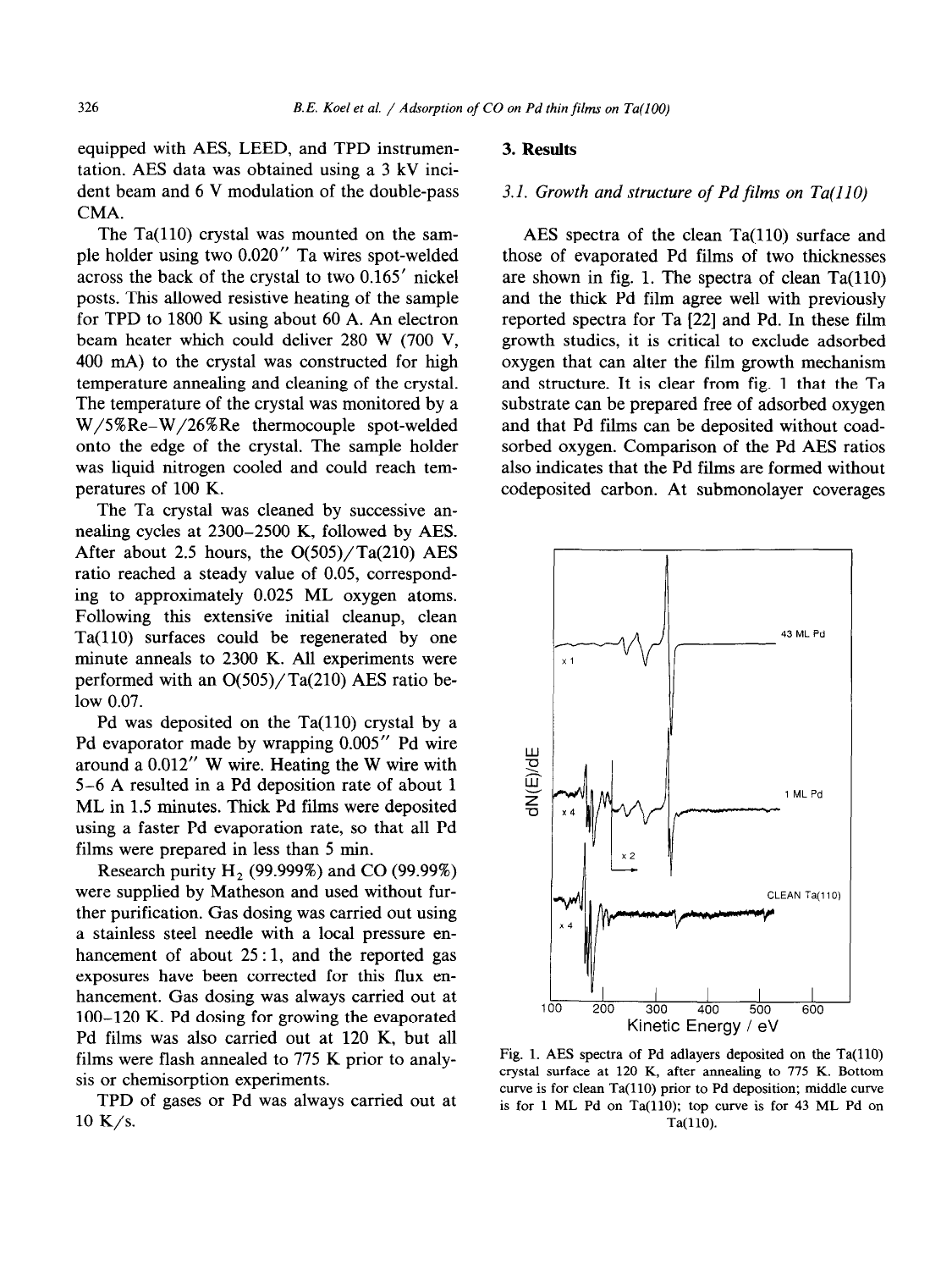

**Fig. 2. Detail of the growth of the first Pd monolayer obtained by plotting the Pd(330) AES signal (filled squares) versus the amount of deposited Pd (as determined by integrated Pd TPD areas). Deposition of Pd was carried out at 120 K followed by annealing to 775 K. The dashed line indicates the Pd(330) AES signal (open square) obtained for annealing thick Pd films to 1070 K for 30 s. The LEED patterns observed for several Pd adlayers are indicated.** 

of Pd, the Pd Auger lineshape is altered from that of bulk Pd. This observation has been made previously for Pd films on several substrates [12,23,24], and has been studied in some detail on  $Nb(110)$ 1251. The Pd lineshape evolves fairly rapidly to that of the bulk, so that after about three layers the lineshape closely resembles that of bulk Pd.

AES spectra similar to those of fig. 1 were used to construct a Pd uptake curve in order to determine monolayer coverage and to investigate the film growth mechanism. We show this uptake curve of the data obtained near 1 ML Pd in fig. 2 as a plot of the Pd(330) AES signal (following annealing to 775 K) versus the amount of Pd deposited in the film, as determined by integrating the area of Pd peaks in TPD [26]. The sharp change in slope of the curve in fig. 2 defines the point at which a monolayer of Pd is formed. The uptake curve over the first two monolayers can be fit well by computer simulations using a layer-bylayer (Frank-van der Merwe) growth mechanism, showing that this film growth mode occurs under our deposition conditions. This plot, a plot of the Ta(179) AES signal, and a plot of the  $Pd(330)$ / Ta(179) AES ratio versus the amount of Pd deposited in the film (not shown) are all consistent with a layer-by-layer growth mechanism for larger Pd coverages also. We note here that the plot of the  $Pd(330)/Ta(179)$  AES ratio versus the amount of Pd is not a very reliable method for determining the monolayer coverage; this point will be discussed in a future publication [27].

Observations of the LEED pattern for several Pd films are also given in fig. 2. The  $(1 \times 1)$ pattern observed at the monolayer break point indicates that the first Pd layer grows pseudomorphically with the  $Ta(110)$  substrate. A complicated "beat" pattern [8,12] was observed at 1.6 ML Pd. This LEED pattern has been attributed to two possible origins. First, an ordered defect structure, with a large unit cell, could occur in the formation of the second layer [28] as a mechanism to relieve some of the enormous lattice strain in the Pd layer due to the large (18% in one direction) lattice mismatch between Pd and Ta. This defect structure continues in the Pd film until the accumulation of enough layers to provide the relaxation to allow the Pd to go into the more stable, epitaxial Pd(111) structure. A second hypothesis proposes that a phase transition from a commensurate  $Pd*(110)$  structure (pseudomorphic with  $Ta(110)$ ) to an incommensurate  $Pd(111)$  structure occurs within the first monolayer of Pd. This model has been discussed in detail elsewhere [2,12]. Unfortunately, our preliminary data reported here do not conclusively rule out either of these proposals. However, the observation of the  $(1 \times 1)$  pattern at monolayer coverage (the break point in fig. 2) certainly would argue against a phase transition within the monolayer. Further work on this important point is planned.

A final observation concerning fig. 2 should be noted. Multilayer Pd films that have been annealed to 1075 K give nearly the same Auger signals irrespective of the initial film thickness and always have the  $(1 \times 1)$  LEED pattern. These results are shown in fig. 2 as the dashed line. This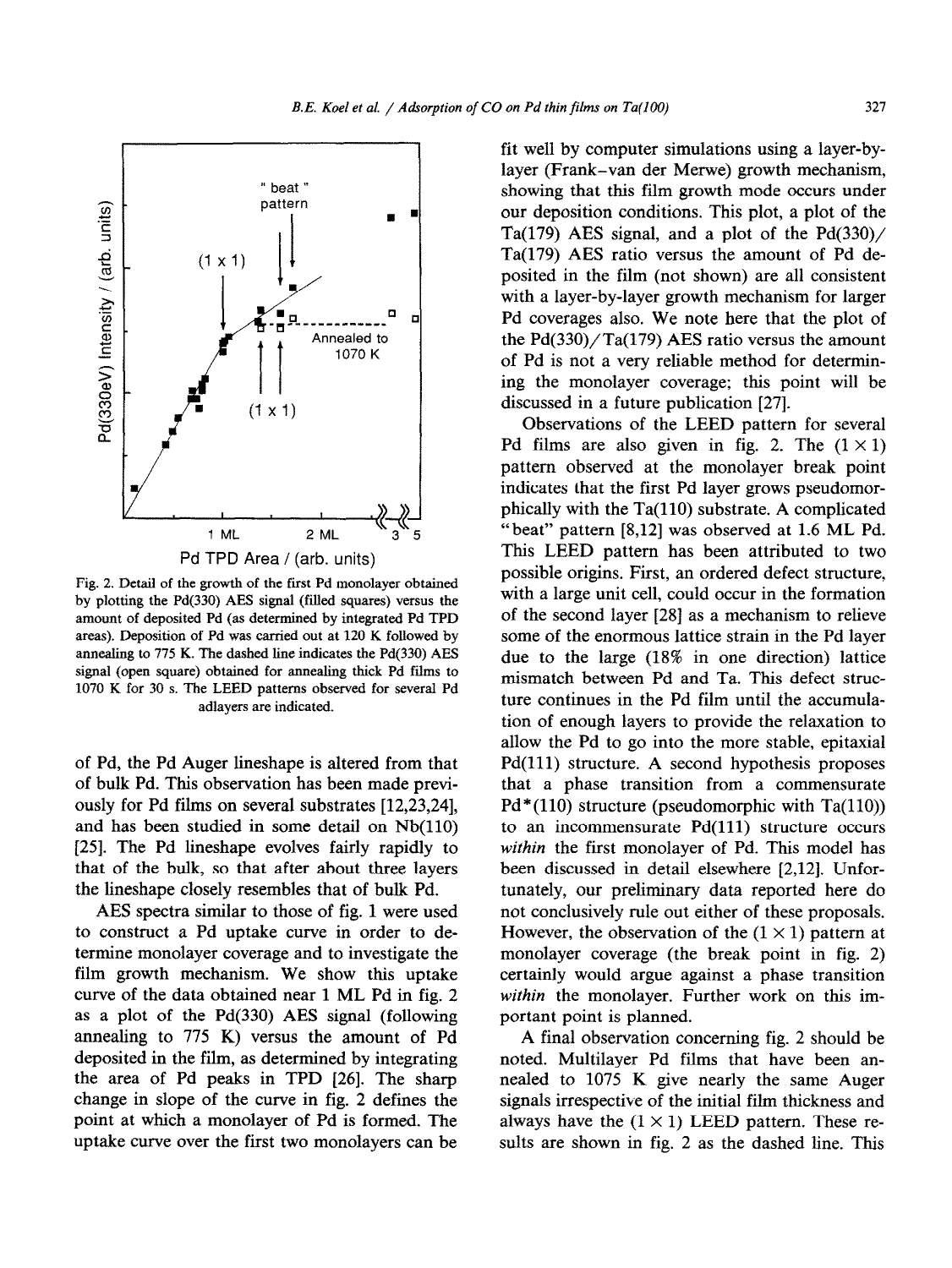

**Fig. 3. Pd TPD spectra from Pd on Ta(ll0). The heating rate was 10 K/s. The top curve shows the spectrum obtained for a very thick (43 ML) Pd film, while the lower curves show spectra obtained as a function of the Pd coverage for thicknesses below 7 ML.** 

line intersects the Auger uptake curve slightly above the monolayer break point. Based on the Pd TPD data that is presented below, we propose that significant alloying of Pd into the bulk of Ta occurs at this temperature. It is believed that all of the Pd in excess of the pseudomorphic monolayer of Pd dissolves into the Ta substrate, leaving a pseudomorphic monolayer of Pd "capping" the surface. This surface has a higher Pd AES signal than the monolayer due to some contribution from dissolved Pd. These results confirm that Ruckman et al. [lo-131 were, in fact, studying the pseudomorphic monolayer (as they reported in their work), but prepared by high temperature annealing.

Pd TPD spectra from Ta(110) are shown in fig. 3. Pd desorption from submonolayer films initially occurs near 1400 K, with a peak temperature of 1560 K. Redhead analysis of this curve assuming first-order desorption kinetics gives 97 kcal/mol for the desorption activation energy, which is also the bond dissociation energy of the Pd-Ta substrate bond. The Pd peak temperature decreases slightly to 1540 K with increasing coverage up to 1 ML. This high temperature Pd desorption state then shifts slightly to higher temperature with increasing film thickness, so that it occurs at 1550 K for a 4 ML film. Deposition of Pd films thicker that 1 ML also lead to the formation of a new, low temperature desorption state with a peak temperature of 1480 K. For these intermediate Pd coverages, some additional Pd desorption can be observed with an onset near 1200 K. This is most clearly seen in the Pd TPD spectra for the 4-7 ML films. The most noticeable effect in these higher Pd coverages  $(> 2 \text{ ML})$  is that they show extensive tails to higher temperatures. Thus, to desorb all of the Pd for a 5 ML film the temperature must be held at 1700 K for a substantial time (several tens of seconds). This high temperature desorption tail is clearly seen in the top of fig. 3, which shows a TPD spectrum obtained for a thick (43 ML) Pd film. The peak temperature here is 1640 K, with a substantial desorption rate at 1800 K. Interestingly, the low temperature states that



Fig. 4. Pd TPD spectra from Pd on W(110), adapted from ref. **[20]. The heating rate was 10 K/s. The top curve shows the spectrum obtained for a thick (5 ML) Pd film and the lower curve shows the spectrum obtained for a 1 ML Pd coverage.**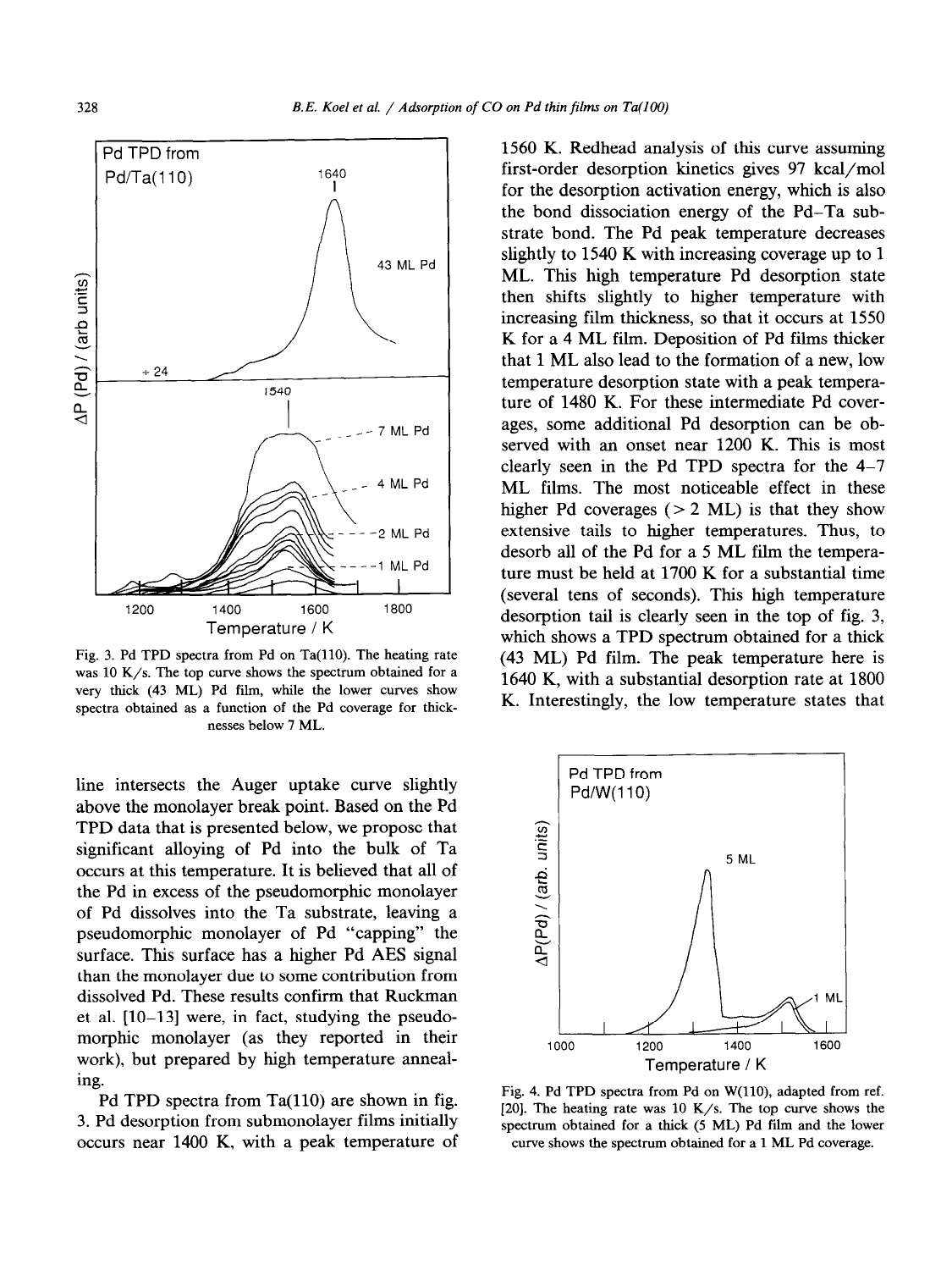were formed during the deposition of the 2-3 monolayer films are not visible on this scale, and Pd desorption has an apparent onset at about 1330 K, similar to that of the monolayer film.

These results can be contrasted with those for Pd films on W(110) [20]. Fig. 4 reproduces an important result of this work. The monolayer Pd film on  $W(110)$  gives a similar high temperature Pd desorption peak at 1520 K. However, deposition of a 5 ML film leads to low temperature desorption of Pd with an onset just above 1100 K. This desorption has been analyzed using zero-order kinetics to give a desorption activation energy of 95 kcal/mol. Since this is essemially the bulk sublimation energy, the origin of this state has been attributed to the sublimation of Pd 3D crystallites formed on the surface by the high temperature heating that occurs during the TPD experiment. This explanation is also consistent with a large reduction in the Pd AES signal observed following heating thick films to 1000 K.

While the low temperature desorption features in fig. 3 indicate some small amount of Pd sublimation from Pd particles on the Pd monolayer on Ta(110), clearly formation of bulk-like Pd  $3D$ crystallites are not responsible for the dramatic reduction in the Pd AES signal on  $Ta(110)$  that occurs from high temperature annealing. Rather, the shift of the Pd desorption peak to higher temperature and the extensive tailing of the high temperature side of the desorption peak with increasing Pd coverage indicates that Pd dissolution and alloy formation occurs during heating in TPD. Subsequently, Pd desorption kinetics are ratelimited by diffusion of Pd from the near surface region to the surface.

## 3.2. CO *adsorption on Pd adlayers on Tafl10)*

*CO* desorption spectra for saturation coverages of CO on  $Pd/Ta(110)$  as a function of Pd coverage are shown in fig. 5. At a Pd coverage of 1 ML, peaks are observed at 204 and 245 K. Below 1 ML Pd, these peaks correspond to the desorption of reversibly and molecularly adsorbed CO on the partial Pd monolayer, since the CO peak areas decreases nearly linearly with decreasing Pd coverage, at least to 0.5 ML Pd. This dramatic decrease Fig. 5. CO TPD from Pd on Ta(110) as a function of the Pd coverage after a CO exposure of about 5 L at 120 K.

of 200 K in the desorption temperature of CO from the Pd monolayer compared to CO desorption from bulk Pd(ll1) surfaces, with a peak at 480 K [29], is responsible for the observation of Ruckman et al [lO,ll] previously that the Pd monolayer does not adsorb CO at 300 K. Using Redhead analysis, the desorption activation energy for CO according to first order kinetics was calculated to be 14.4 kcal/mol. Since CO adsorption proceeds with a negligible activation energy, the heat of adsorption of CO on the Pd monolayer on Ta(ll0) is determined to be 14.4 kcal/mol. This can be compared with the heat of adsorption of CO on bulk Pd(ll1) which has been determined previously [30] to be 34 kcal/mol. This is a dramatic reduction of nearly 60% of the CO chemisorption bond energy on the Pd monolayer compared to that on the (111) surface of bulk Pd. Weakening of the bonding of CO to Pd has been suggested previously for this system [ll], but this represents the first quantification of the size of this effect.

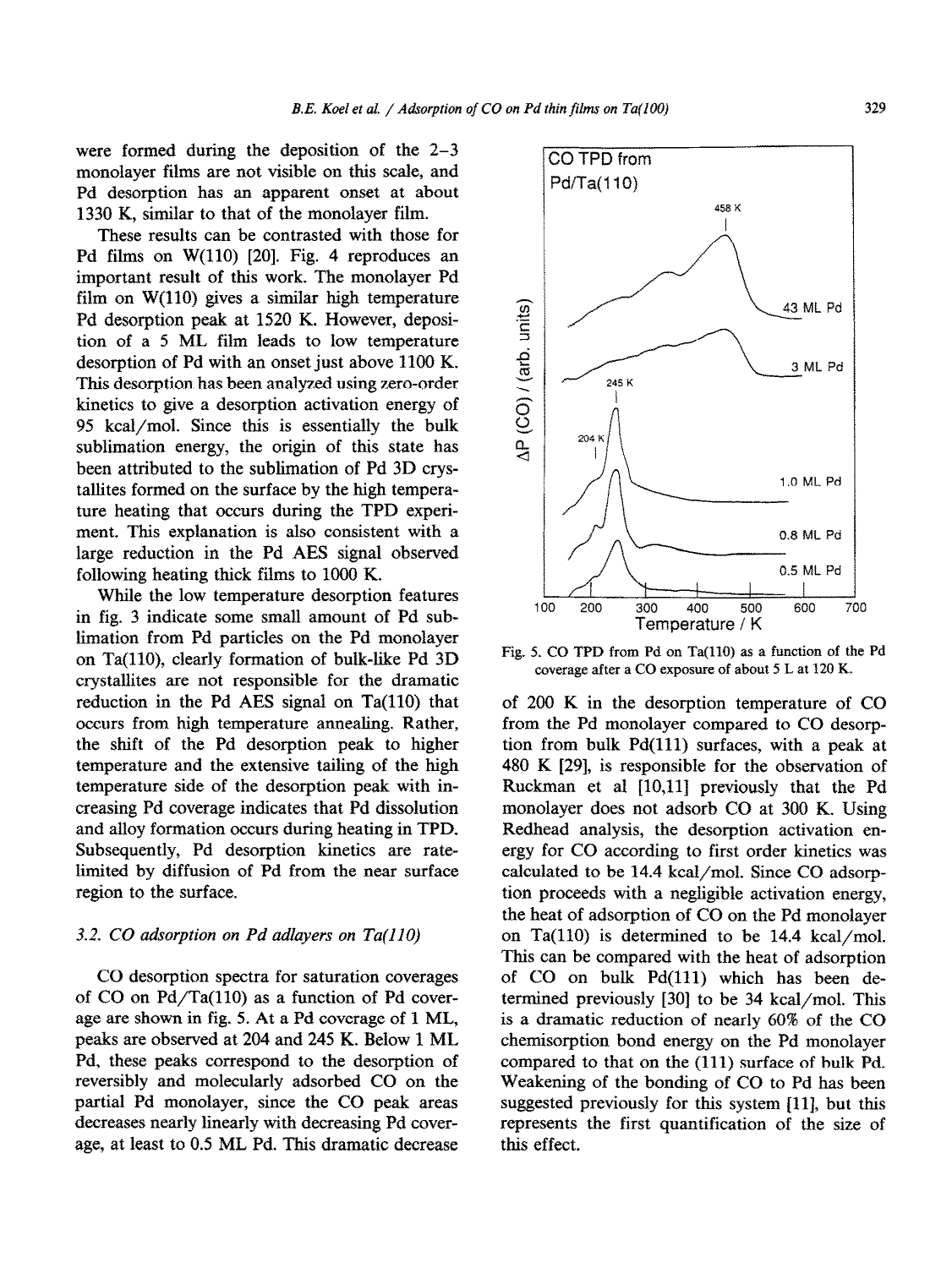The dramatic alterations in CO bonding observed on the Pd monolayer are not present on the 3 ML Pd film. Fig. 5 shows that the CO TPD spectra from a 3 ML Pd film closely resemble that from a 43 ML Pd film and also bulk  $Pd(111)$  [29].

The CO TPD spectra from the stable Pd monolayer formed by annealing multilayer Pd films to 1075 K, shown in fig. 6, are the same as CO TPD spectra from the "as-deposited" Pd monolayer formed at much lower temperatures. This similar CO chemisorption bonding argues that high temperature annealing produces an extremely stable, pseudomorphic Pd monolayer structure rather than a surface alloy layer containing both Pd and Ta atoms.

### 3.3. *Hz adsorption on Pd adlayers on Ta(l10)*

Several experiments were carried out to explore the interaction of  $H<sub>2</sub>$  with these Pd films. One preliminary result is shown in fig. 7.  $H_2$  TPD spectra from clean  $Ta(110)$  is compared to that from  $0.75$  ML Pd on Ta(110) for saturation exposures of  $H<sub>2</sub>$  at 120 K. The large reduction in the H, desorption peak area for the partial Pd monolayer indicates a dramatic reduction in the sticking coefficient of  $H_2$  on this surface. Also, the absence



Fig. 6. CO TPD from the stable monolayer of Pd on Ta(110) formed by annealing a thick Pd film to 1075 K after a CO exposure of about 5 L at 120 K.



Fig. 7. H<sub>2</sub>TPD from a clean Ta(110) surface and from 0.73 ML Pd on Ta(110). TPD was performed after a H<sub>2</sub> exposure of about 30 L at 120 K.

of low temperature  $H_2$  desorption on the Pd monolayer surface indicates a large reduction in the Pd-H bond strength. Further work is planned to investigate the  $H_2$ -Pd interaction and the role of Pd interface states in inhibiting bulk absorption of hydrogen by Ta.

## 4. **Discussion**

Our results using AES uptake measurements clearly indicate a layer-by-layer growth mechanism for vapor-deposited Pd films on Ta(110) at 775 K. This result is in agreement with previous studies for Pd deposition on  $Ta(110)$  [12], and also Pd deposition on other refractory metals such as Mo(ll0) [14], Nb(ll0) [9] and W(110) [20]. The Pd monolayer on Ta(110) grows pseudomorphically up to at least one monolayer as indicated by our LEED observations. UPS studies [12] of this system have shown a considerable reduction in the d band density of states at the Fermi level, similar to that of the Group IB metals (e.g., Ag). Although previous LEED and UPS studies have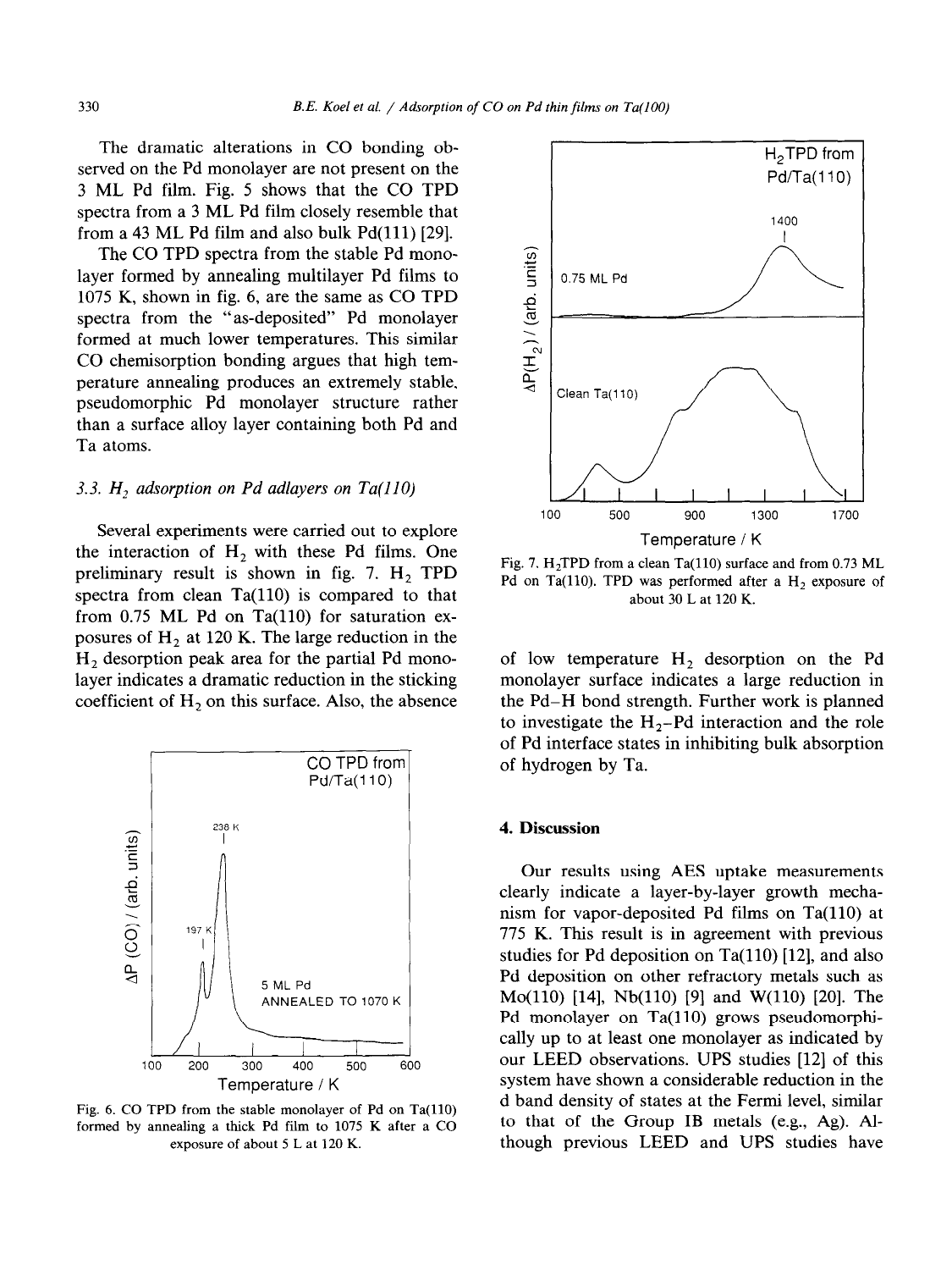suggested that a two-dimensional phase transition from a commensurate to incommensurate structure occurs in the Pd monolayer and gives rise to a "beat" pattern in LEED, our data suggest that this pattern may be associated with the second Pd layer.

We also found that the pseudomorphic Pd monolayer could be obtained by annealing Pd multilayers to 1075 K. The Pd AES signals from monolayers prepared in this manner were independent of initial Pd film thickness, but were slightly larger than those of the "as-deposited" monolayer. This observation and the absence of Pd desorption at bulk Pd sublimation temperatures provides strong evidence that significant Pd dissolution into Ta occurs at 1075 K. Thus, even though similar changes were observed in Pd AES signals due to annealing for Pd films on  $W(110)$ [20], the explanation of this phenomenon for the two systems is completely different, with 3D crystallite formation indicated for Pd on W. One similarity for these two systems is the observation of an extremely stable pseudomorphic Pd monolayer in each case.

We report here the first determination of heat of adsorption of CO on the Pd monolayer on Ta(110), and find it to be  $14.4$  kcal/mol. This effect has been attributed to the dramatic alteration of the Pd electronic structure in the Pd monolayer on Ta(110) [11], with Pd characterized by an electronic structure similar to that of Ag. The Pd monolayer on  $Ta(110)$  has a small d density of states at the Fermi level and a narrow d band, characteristic of a completely filled 4d band. CO chemisorption bond strengths on the noble metals with filled d bands, such as Cu [31], Ag [32], and Au [33], are below 17 kcal/mol. Our experimental measurement of 14.4 kcal/mol for the heat of adsorption of CO on the Pd monolayer on Ta $(110)$  agrees well with these values. It is interesting that Pd monolayers on all of the refractory metals studied to date, i.e.  $Mo(110)$  [14], Nb(ll0) [9] and W(110) [20], chemisorb CO weakly.

We believe that the origin of the altered electronic structure of Pd and the altered bonding to CO for these Pd monolayers is due to charge transfer to Pd or rehybridization of Pd as a result of the Pd-substrate interaction. Most of these substrate refractory metals are more electropositive than Pd and might donate charge to Pd. The bulk Pd alloys with these metals are formed exothermically, indicating extensive bonding interactions. Also, the bond dissociation energy for the Pd-substrate bond, as measured by the desorption activation energy for Pd from the monolayer (in those cases where it has been measured) is larger than the desorption activation energy for Pd from bulk Pd. This points to strong bonding interactions between the substrate and the Pd in the first monolayer. Since the electronic configuration of Pd is effectively  $4d^{9.5}$  5s<sup>0.5</sup> in the bulk solid [7], little charge transfer to Pd or rehybridization of Pd has to occur in order to cause Pd to have a filled 4d band. This filling of the Pd 4d band would account for the large decrease in the heat of adsorption of CO on these Pd monolayers compared to bulk Pd. Small differences between Pd monolayers on several of the refractory metals could be due to the subtle differences in the Pd s and p band density of states due to differences in the Pd-substrate bonding.

# Acknowledgements

The authors wish to acknowledge the help of Dr. D. Wayne Goodman in facilitating these experiments (performed at Sandia National Laboratories, Albuquerque) and for providing us with data prior to publication. We also wish to acknowledge useful discussions with Dr. Jack Houston. B.E.K. acknowledges partial support of this work by the Analytical and Surface Chemistry Program in the Division of Chemistry, National Science Foundation.

#### References

- **[l] M.A. Pick, J.W. Davenport, M. Strongin and G.J. Dienes, Phys. Rev. Lett. 43 (1979) 286.**
- **[2] M. Strongin, M. El-Batanouny and M.A. Pick, Phys. Rev. B 22 (1980) 3126.**
- **[3] M. El-Batanouny, M. Strongin, G.P. Williams and J. Colbert, Phys. Rev. Lett. 46 (1981) 269.**